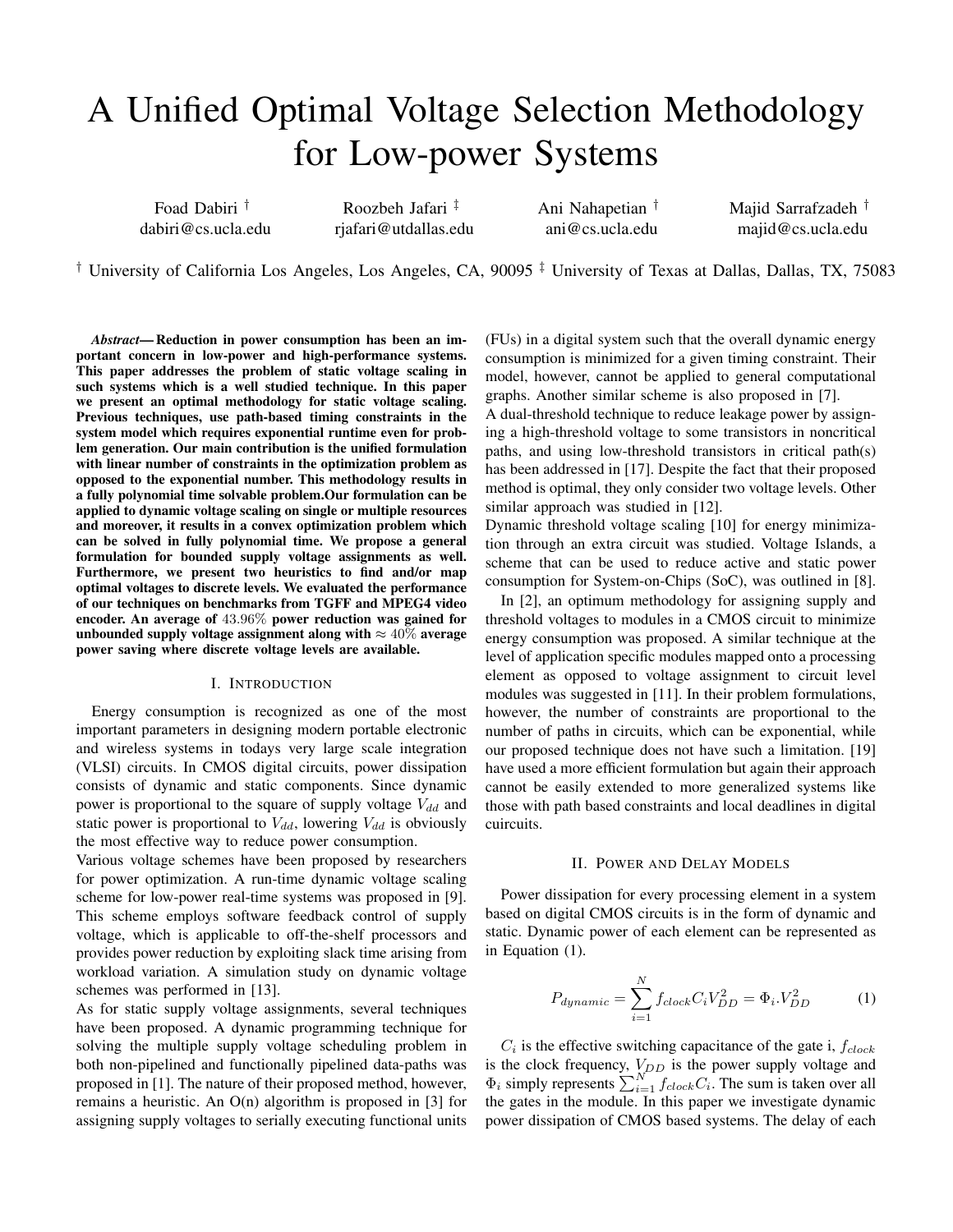

Fig. 1. Graph transformation

unit can be written as:

$$
d_i = K_i \times \frac{V_{DD}}{(V_{DD} - V_t)^{\alpha}} \propto \frac{K_i}{V_{DD}^{\alpha - 1}}
$$
 (2)

where  $K_i$  and  $\alpha$  are technology dependent parameters for the  $i^{th}$  unit. Note that discarding  $V_t$  in the above equation is not necessarily a reasonable assumption. Specially with the current low voltage technologies,  $V_{DD}$  and  $V_t$  might be in the same order of magnitude. Fortunately, our proposed method is valid even with considering  $V_t$ . In Section 3 we will see that the only required condition on Equation 2 is it's convexity with respect to  $V_{DD}$ . Equation 2 satisfies this conditions even with  $V_t$  consideration. Throughout this work, we will use the simplified form of Equation 2 for the sake of readability of the paper. From Equations 1 and 2, we can deduce the direct relation between power and delay of a unit:

$$
P_i = \phi_i \left(\frac{K_i}{d_i}\right)^{\frac{2}{\alpha - 1}}\tag{3}
$$

For  $1 \leq \alpha \leq 2$  the above function is in convex form with respect to  $d_i$ . We assume  $\alpha = 2$  just to have simple representation of for problem formulation whereas one can use any feasible value for  $\alpha$ . Throughout the rest of the paper, we use Equation 3 in which there is no direct notion of supply voltage. We will assign delay values instead of supply voltage and afterwards using Equation 2 we computer corresponding voltage values.

#### III. PROBLEM FORMULATION

Intuitively, the voltage scaling problem can be stated as a timing management problem in such a way that given an application with distinct constituting blocks, the maximum tolerable power reduction of individual blocks is desired while the timing constraints of the system is not violated. Although these blocks are often modeled as nodes in a directed acyclic graph (DAG), the problem of voltage scaling on nodes is a special case of a more general voltage scaling on edges. In this section, we illustrate how the the delay budgeting on nodes is transformed to delay budgeting on edges. Therefore,

we focus on delay budgeting on edges throughout the paper. In high level synthesis, systems are usually modeled as a directed acyclic graph  $G = (V, E)$ . In this model, nodes represent the operational modules and edges stand for the precedence relation between them. We transform the given graph  $G$  into  $G'$  in such a way that, each node  $v$  in  $G$  is spilt into two nodes  $v_1$  and  $v_2$  and an edge connecting  $v_1$  to  $v_2$ . In the transformed graph, the new edges are basically the modules from the original graphs. Figure 1 shows an example of such transformation. In order to have a single input and a single output, nodes  $s$  and  $t$  have been added to the graph;  $s$ is connected to all primary inputs and all primary outputs are connected to t.

**Definition** The delay of a path  $p = \langle s, v_1, v_2, ..., t \rangle$  from node s to node t is equal to the summation of the delays of each edge along the path. We use the terms delay of the path and the distance between nodes  $s$  and  $t$ , interchangeably.

The problem is defined as: Given a DAG  $G = (V, E)$  and a timing constraint T

$$
minimize \sum_{\forall e_{ij} \in E} P_{ij}
$$
 (4)

such that the delay of every path from  $s$  to  $t$  is less than or equal to T.  $P_{ij}$  is the power consumption of  $ij^{th}$  edge in the DAG which is a function of the delay of the edge,  $d_i$ . The timing constraint can be stated as:  $\sum_{i \in p_i} d_i \leq T$  for every path  $p_i$  from s to t. Note that the number of paths in a DAG is exponential in terms of the number of edges in the graph, therefore this formulation is not efficient. Throughout the rest of this section, we will convert it to a formulation with the same objective function that has linear number of constraints.

Theorem 1: In the optimal voltage scaling of a DAG, the distance between any node  $u$  and the output  $t$  is independent of the choice of the path taken between them and is unique.

Proof: Suppose the claim is not true, i.e. there exists a node



Fig. 2. Figure for Theorem 1

v where its distance to t through path  $P_1$  is less then  $P_2$  (see Figure 2). The intuition behind the proof is that, larger delay assigned to an edge yields in more power saving which is the objective of the optimization problem. If  $P_1$  is shorter than  $P_2$ , there exists an edge  $(e^*)$  in  $P_1$  that can be slowed down and still not violate the timing constraint because  $P_2$  is on the critical path from  $v$  to  $t$ . One immediate candidate for  $e^*$  is the first edge in  $P_1$ . Increasing the delay of  $e^*$  by  $d_{P_2} - d_{P_1}$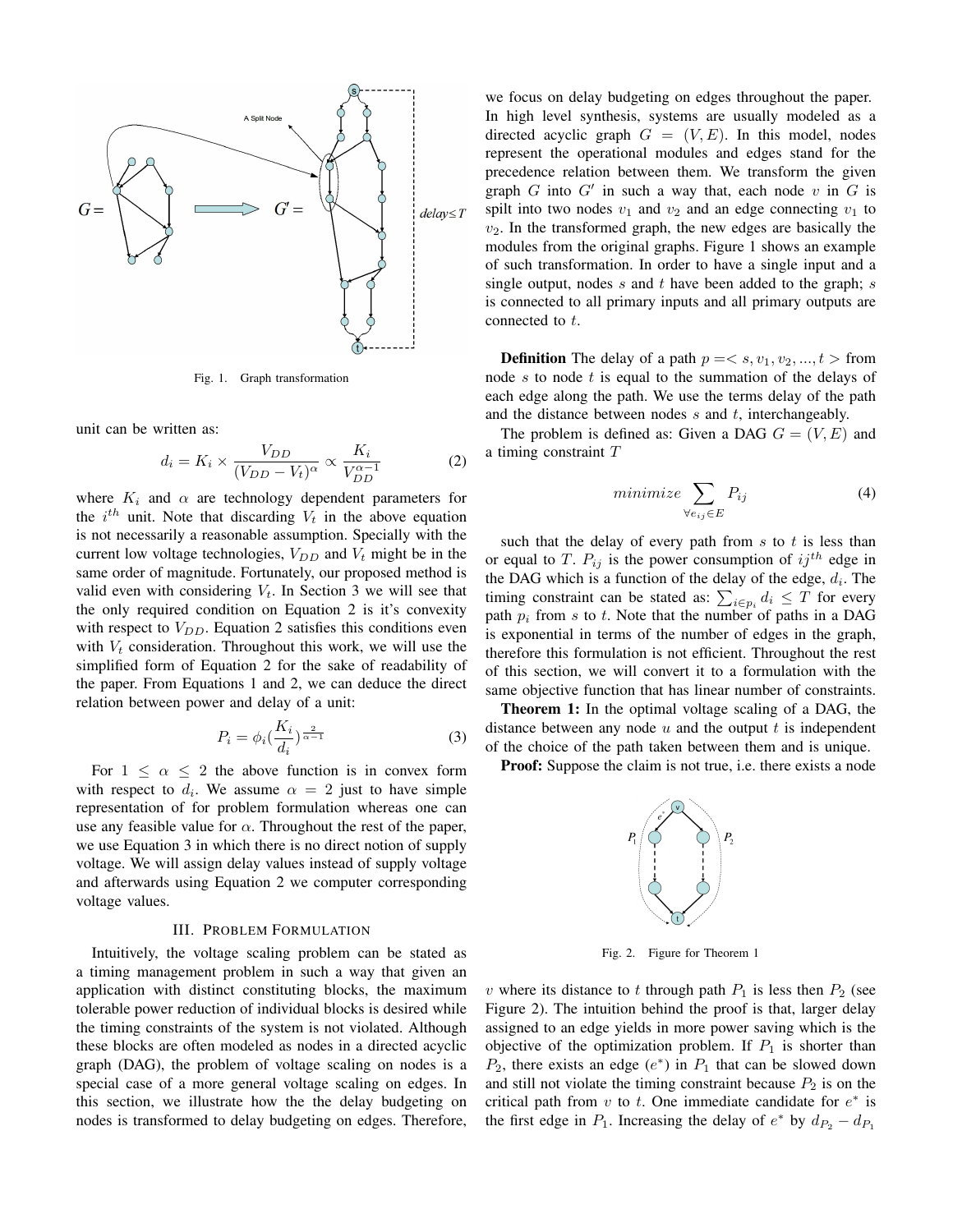will not cause a timing violation and therefore, reduces the total power dissipation.

The following observation is immediately inferred from the above theorem:

Corollary The delay of each path in the optimal solution from the primary input node  $s$  to primary output node  $t$  is equal to T.

Now that the distance of every node to the destination is independent of the path taken, let  $t_i$  be a variable assigned to each node  $v_i$  that represents its distance to t. A similar technique was proposed in [4] which has resulted in an efficient integer delay budgeting algorithm. We call  $t_i$  the distance variable of node  $v_i$ . In other words,  $t_i$  is the delay of the system from node  $v_i$  to the output. Therefore, the delay and power consumption of each edge (node in the original graph) is represented by:

$$
d_{ij} = t_i - t_j
$$
  

$$
P_{ij} = \phi_{ij} \frac{K_{ij}^2}{d_{ij}^2} = \phi_{ij} \frac{K_{ij}^2}{(t_i - t_j)^2}
$$
  

$$
\forall e_{ij} \in E
$$

Thus, instead of having a constraint for each path from  $s$ to  $t$ , we construct the following constraints:

$$
h_{ij}(t_i, t_j) = t_i - t_j \ge 0, \forall e_{ij} \in E \tag{5}
$$

$$
h_{st}(t_s, t_t) = t_s - t_t \le T \tag{6}
$$

Equation 5 enforces that the delay assigned to each edge is positive and Equation 6 guarantees that the distance from s to  $t$  is less than or equal to the timing constraint  $T$ . Equation 6 can be interpreted as a minimum delay required for the virtual edge between s and t. This edge is also shown in Figure 1. All the timing constraints on paths are reformulated as edge constraints and the optimization problem can be restated as:

$$
minimize f(\vec{t}) = \sum_{\forall e_{ij} \in E} \phi_{ij} \frac{K_{ij}^2}{(t_i - t_j)^2}
$$
(7)

subject to constraints in Equations 5 and 6. The constraint in 6 enforces the timing constraint on the system. Equations 5, 6 and 7 form a nonlinear optimization problem with a linear number of constraints in terms of the size of the graph. In the next section we solve this problem using the Lagrange Multipliers method.

## *A. Convexity of the Optimization Problem*

Global optimization is the task of finding the absolutely best set of parameters to optimize an objective function. In general, there exist solutions that are locally optimal but not globally optimal. Consequently, global optimization problems are typically quite difficult to solve; in the context of combinatorial problems, they are often NP-hard. In convex optimization problems, a locally optimal solution is also globally optimal. These include LP problems; QP problems where the objective is positive definite, if minimizing (and negative definite if maximizing). Furthermore NLP problems belong to the same class where the objective is a convex function, if minimizing (and concave if maximizing) and the constraints form a convex set [16]. In this section, we will show that our proposed formulation, yields a convex optimization problem.

Convex optimization problems are far more general than linear programming problems, but they share the desirable properties of LP problems: They can be solved quickly and reliably even in very large size. A convex optimization problem is a problem where all of the constraints are convex functions and the objective is a convex function while minimizing, or a concave function while maximizing. With a convex objective and a convex feasible region, there can be only one optimal solution, which is globally optimal. Several proposed methods – notably Interior Point methods – can either find the globally optimal solution, or prove that there is no feasible solution to the problem.

First we need to show that the feasible solution space is in fact convex. As seen in equations 5 and 6, all constraints are linear which can be viewed as planes, bounding the solution space. It is trivial that non-finite planes yield in a convex solution space. To show the convexity of the objective function (Equation 7), we will show that each term in  $f$  is convex and because the sum of convex functions is convex, it suffices to show that  $f_{ij} = \phi_{ij} \frac{K_{ij}^2}{(t_i - t_j)^2}$  is indeed convex. Note that  $\frac{\partial^2 f_{ij}}{\partial t_i^2} = \phi_{ij} \frac{6K_{ij}^2}{(t_i-t_j)^4} > 0$  and  $\frac{\partial^2 f_{ij}}{\partial t_j^2} = \phi_{ij} \frac{6K_{ij}^2}{(t_i-t_j)^4} > 0$ . This concludes the convexity of  $f_{ij}$  and therefore the original problem is a convex optimization problem.

## *B. Extension on Bounded Supply Voltages*

The methodology described in Section III yields optimum values of supply voltages for each module that minimizes the overall system power dissipation. However, due to technological constraints, the assumption on unbounded supply voltage assignment may not be feasible. In such cases, it is desirable to have a lower/upper bound on the supply voltages (which means for each edge in the transformed DAG model, an upper/lower bound for the supply voltage is imposed). In this section, we refine the formulation of Section III such that the voltages assigned to each component can be chosen within a specific range. Suppose the supply voltage for a module is bounded by:

$$
V_{min} \le V_{DD} \le V_{max}
$$

As seen in Equation 2,  $V_{min}$  and  $V_{max}$  correspond to a maximum and minimum possible delay for that module, therefore:

$$
d_{min} \le d \le d_{max}
$$

Upper bounds on supply voltages (lower bound on delays respectively) can easily be accommodated. In this case, constraints in Equations 5 can be rewritten as:

$$
h_{ij}(t_i, t_j) = t_i - t_j - d_{min_{ij}} \ge 0
$$
\n(8)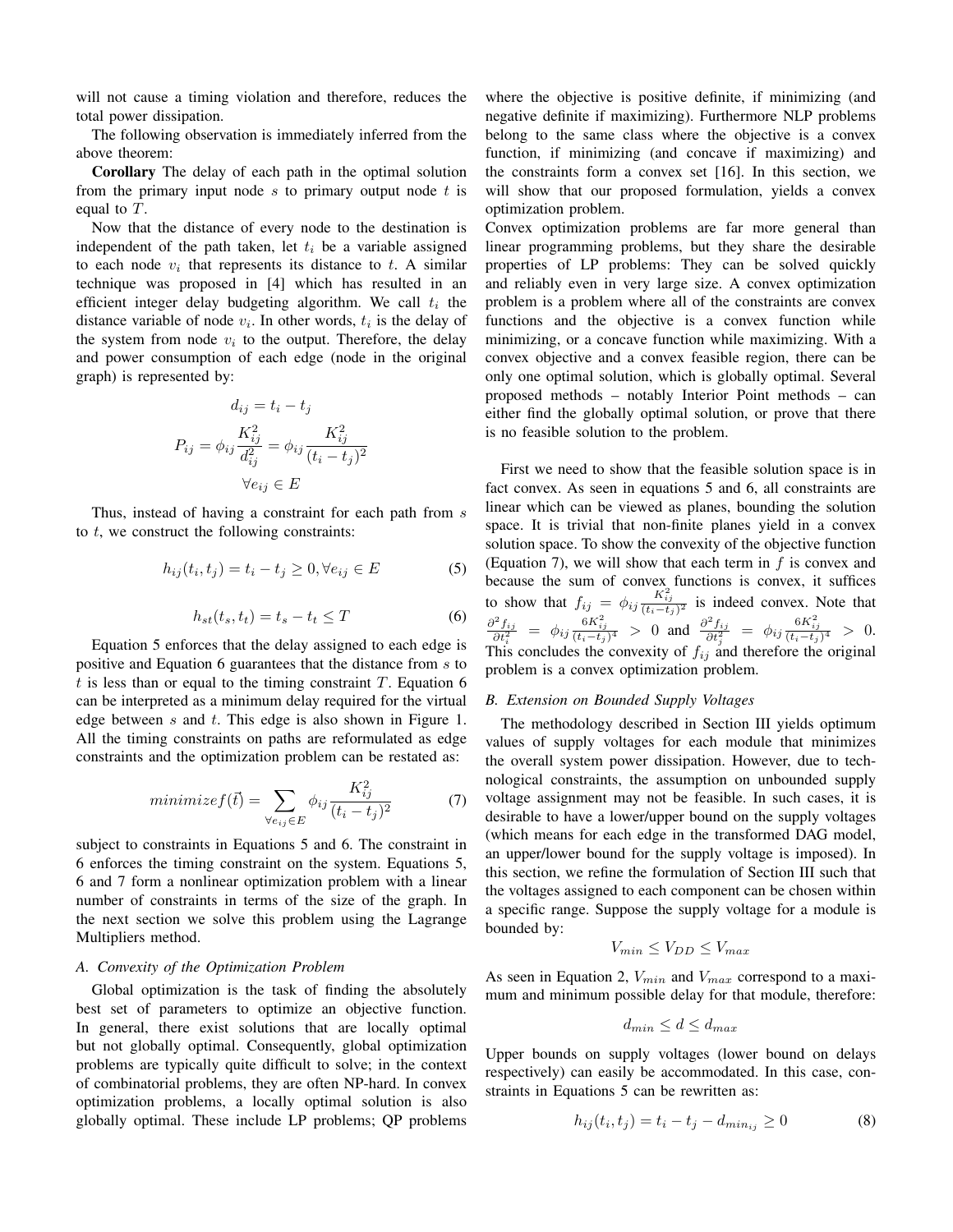Where  $d_{min_{ij}}$  is the minimum allowable delay for the  $ij^{th}$ edge which corresponds to the largest available voltage for module ij;  $V_{max_{ij}}$ . However, lower bounds on supply voltage (upper bound on delays), are not as easy to handle in general. The challenge is that Theorem 1 does not necessarily hold for every graph which has upper bounds on delays assigned to edges and therefore distance variables cannot be defined. Figure 3 shows a simple example in which the upper bound for delay on every edge is 2 and the total timing constraint of the DAG is 7. As seen in the figure, minimum power consumption is achieved when all edges are operating in minimum voltage (maximum delay which is equal to 2) and in that solution, the delay of leftmost and rightmost paths are not equal to each other. Fortunately, we prove that the following lemma holds and therefore we can still define distance variables.



Fig. 3. An example showing how lover upper bounds on edge delay can contradict Theorem 1

Lemma: The optimal voltage scaling of nodes in a DAG will satisfy Theorem 1 on the transformed graph, where voltage scaling is applied to the edges.



Fig. 4. Node  $v_2$  is adjacent to edges which have no delay bounds

Proof: As seen in the proof of Theorem 1, the branching of two non-equal paths can only happen at the end point of an edge which is a split node. Consider a node  $v$  in the original graph  $G$  and its split in the transformed graph  $G'$  as illustrated in Figure 4. The outgoing edges from  $v_2$  in  $G'$  are communication edges, not operational ones. Which means that they just represent dependencies and there is no supply voltage assigned to them.  $e_v$  is basically the edge that represents node  $v$  from the original problem. The set of outgoing edges from  $v_2$  do not consume power nor have any bound on delays. Therefore, any delay can be assigned to these edges without affecting the total power dissipation.

This fact ensures that the same proof for Theorem 1 still holds. In other words, in an optimal voltage scaling, one can assign "dummy" delays to these non operational edges just to equalize path delays without increasing the total power consumption. Therefore, distance variables can be defined even with upper/lower bounds on the supply voltages. We add the following timing constraint in presence of lower bounds on supply voltages:

$$
h'_{ij}(t_i, t_j) = t_i - t_j \le d_{max_{ij}} \tag{9}
$$

where  $d_{max_{ij}}$  is the maximum allowable delay for the  $ij^{th}$ edge which is calculated from Equation 2 by substituting  $V_{max_{ij}}$  in Equation 2. Equation 6 will remain the same global timing constraint as before. In this section, we outlined that the bounded supply voltages can be handled with the proposed formulation while still maintaining a linear number of constraint.

To solve the above set of equations (Equations 7,5,6), Lagrange dual function and constraints can be written as:

$$
\Lambda(\vec{t}, \vec{\lambda}) = P(\vec{t}) - \sum_{\forall e_{ij} \in E} \lambda_{ij} h_{ij}(t_i, t_j)
$$
(10)

$$
\nabla \Lambda(\vec{t}, \vec{\lambda}) = \nabla P(\vec{t}) - \sum_{\forall e_{ij} \in E} \lambda_{ij} \nabla h_{ij}(t_i, t_j) = 0 \tag{11}
$$

$$
\forall e_{ij} \in E, \lambda_{ij} \le 0 \tag{12}
$$

$$
\sum_{\forall e_{ij}\in E} \lambda_{ij} h(t_i, t_j) = 0 \tag{13}
$$

This dual optimization problem can be solved efficiently by Interior-point method which simply applies Newtons method to a sequence of equality constraint problems.

#### IV. DISCRETE VOLTAGE MAPPING

In the previous section, we obtained an optimal voltage assignment to modules in a system that minimizes the energy consumption. These voltages might all have different values and therefore result in large number of power supplies with various voltage levels which may not be available. Current technologies, allow the designer to utilize only a few number of voltages. In this sections, we apply different heuristics to map the optimal voltage assignments from the previous section to a discrete set of values. Such problem is known to be NPhard [18]. We consider two different scenarios:

#### *A. Fixed Supply Voltage Mapping (FSVM)*

Assume a set of k possible voltages is given for a system:  $V = \langle v_1, v_2, ..., v_k \rangle$ . The objective is to find a mapping  $F$  from the set of optimal voltages obtained in the previous section,  $\vec{V}_{opt}$ , to  $\vec{V}$ . We propose the following heuristic :For each  $v_{i_{opt}}$ , we map  $v_{i_{opt}}$  to  $v_j$  where  $v_j$  is the closest value to  $v_{i_{\text{out}}}$ . Obviously, the timing constraint may be violated. Iteratively, we find a node that lies in the maximum number of critical paths, and increase its voltage to the next level. We will call the first phase of this mapping algorithm NNM, where each voltage is mapped to its nearest neighbor (Nearest Neighbor Mapping). In the section of experimental results, we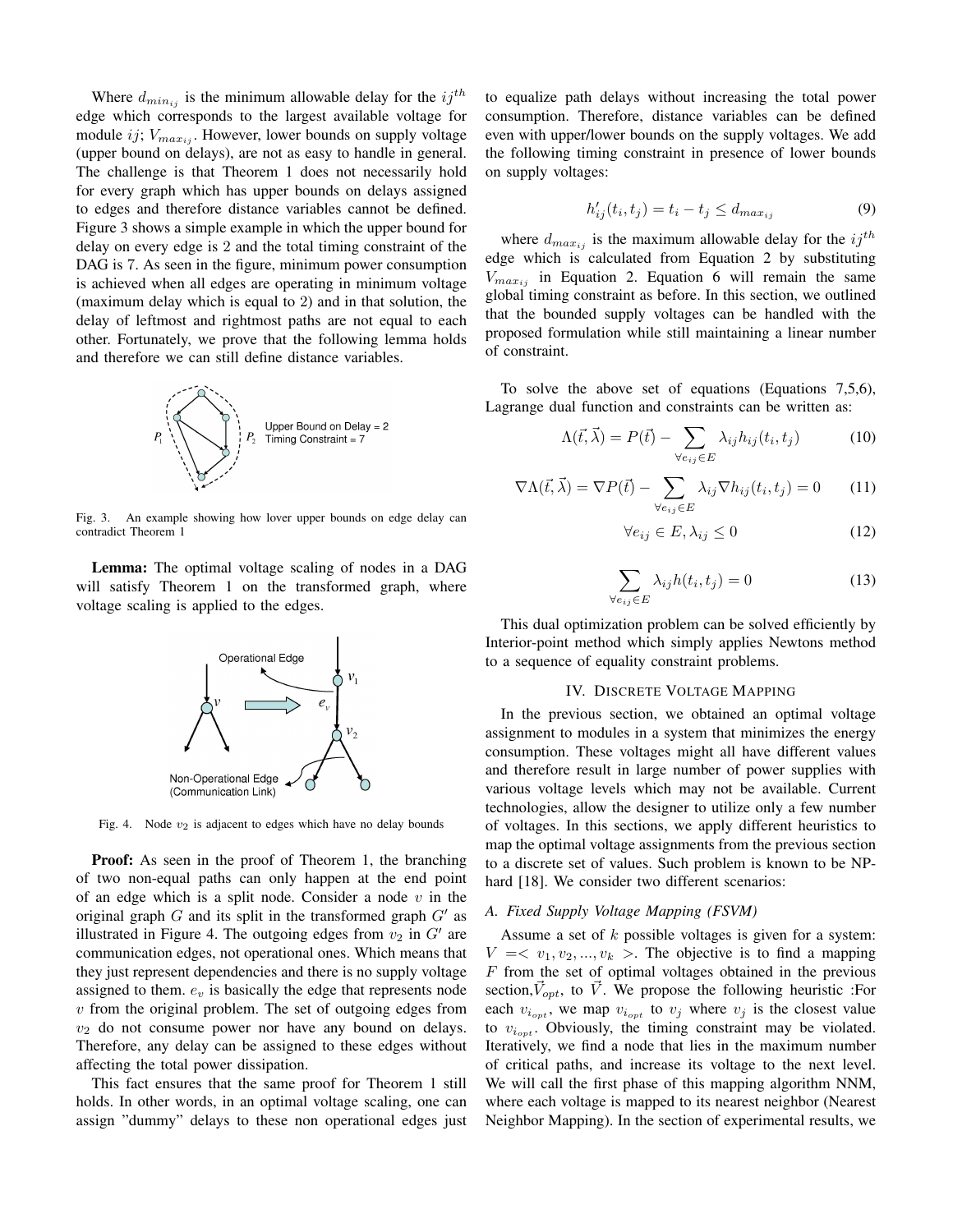will illustrate that even this simple NNM phase, yields a very good power saving while the timing constraint is violated by a small fraction.

## *B. Variable Supply Voltage Mapping (VSVM)*

In this section, we assume that  $k$  different voltage levels,  $v_1, ..., v_k$  may be used where k is given but their values are unknown prior to the solution. The objective is to find  $k$  voltage levels, along the mapping function  $F$ , such that the overall power consumption is minimized. Therefore, we propose the following method; we group the optimal voltages into k groups and map the voltages in each group to the maximum voltage in that group, such that the total square distance of the voltages in a group to the maximum voltage in the that group is minimized, (i.e.  $D = \sum_{\forall i} (v_{opt_i} - v_{F(i)})$ ) is minimized, where  $F$  is the mapping function. We apply the following iterative algorithm for this purpose.

procedure  $V S V M$ 

1:  $\vec{V}' = sort(\vec{V}_{opt})$ 

2:  $\forall i; F(i) = max(\vec{V}_{opt})$ , this is the initializing step

- 3: for  $j = 1 : k 1$  do
- 4:  $t \leftarrow 1$ , t is the index of the new voltage level

5: while  $D$  is decreasing do

- 6:  $\forall i \leq t, F(i) = \vec{V}'[t]$
- 7:  $t \leftarrow t + 1$
- 8: recompute D
- 9: end while
- 10: end for

After this grouping phase, the power consumption will increase, because each voltage is mapped to a value larger than or equal to optimal value. The new total delay of the DAG,  $T'$ , is however decreased. Therefore, we scale all  $k$  voltage levels by a factor of  $\frac{T'}{T}$  $\frac{T}{T}$ . This scaling increases the total delay to T while reducing the total power consumption.

## V. EXPERIMENTAL RESULTS

Voltage assignment is applied to designs at various stages of CAD flow. We apply voltage scaling to 15 benchmarks generated by TGFF [14] and one real application: MPEG4 Video Encoder from [6]. TGFF benchmarks are used in [5], [15] and [19] to demonstrate voltage scaling algorithms. In a few interesting studies, gate level circuit benchmarks are used [2] for experimental purpose. Although the results on those benchmarks are quite promising, applying different voltages in gate level with today's technology may not be feasible. Therefore, we used synthesized test benches (tgff 1 - tgff 15) generated by TGFF. Table 1 and 2 summarize the experimental results. The second column shows the characteristic of the benchmarks in terms of number of nodes/number of edges in each DAG. In the first experiment, we applied Lagrange multiplier methods to our proposed formulation to get the optimal voltage scaling. In Table 1, column three shows the power reduction in percentile for the continuous voltage scaling case. The results of NNM (simple voltage mapping as discussed in Section IV) is presented in column 4 with three voltage levels, along with the percentile of timing constraint violation. Columns 2 and 3 in Table 2 correspond to power reduction results when fixed supply voltage mapping (FSVM) algorithm is applied, i.e. the timing constraint are met. Note that increasing the number of predefined voltage level does not necessarily result in more power reduction and the power saving is totally dependent on what the voltage level values are. In our experiments, we assumed that the predefined voltage levels are equidistant. Power reduction from variable supply voltage mapping (VSVM) algorithm is presented in columns 4 and 5 of Table 2, assuming three and six voltage levels are available.



Fig. 5. Effect of discrete voltage level number on power saving for all three algorithms



Fig. 6. Improvement of timing constraint violation in NNM method

|                                                                   |           | <b>Optimal Power</b> | NNM only, $k = 3$    |  |  |  |
|-------------------------------------------------------------------|-----------|----------------------|----------------------|--|--|--|
| <b>Benchmark</b>                                                  | node/edge | Reduction            | Power Reduction (%)  |  |  |  |
|                                                                   |           |                      |                      |  |  |  |
|                                                                   |           | $(\%)$               | Timing Violation (%) |  |  |  |
| $t$ gff $1$                                                       | 35/53     | 52.62                | 47.32/2.63           |  |  |  |
| tgff $2$                                                          | 19/22     | 34.94                | 32.37/4.44           |  |  |  |
| tgff $3$                                                          | 34/47     | 41.03                | 43.15/12.21          |  |  |  |
| tgff $4$                                                          | 30/43     | 30.15                | 36.89/13.14          |  |  |  |
| tgff $5$                                                          | 26/45     | 18.74                | 16.63/2.63           |  |  |  |
| tgff $6$                                                          | 65/87     | 48.42                | 42.83/6.25           |  |  |  |
| tgff $7$                                                          | 20/32     | 17.86                | 23.52/ 7.73          |  |  |  |
| $t$ gff $8$                                                       | 34/46     | 42.46                | 42.96/12.31          |  |  |  |
| tgff9                                                             | 43/68     | 50.84                | 51.14/ 9.73          |  |  |  |
| tgff $10$                                                         | 84/140    | 59.83                | 55.63/15.42          |  |  |  |
| tgff $11$                                                         | 86/131    | 61.65                | 60.84/16.07          |  |  |  |
| tgff $12$                                                         | 42/74     | 55.24                | 51.26/9.09           |  |  |  |
| tgff $13$                                                         | 83/139    | 58.75                | 60.74/14.34          |  |  |  |
| tgff $14$                                                         | 19/27     | 30.05                | 43.33/19.11          |  |  |  |
| tgff $15$                                                         | 50/68     | 56.77                | 48.05/8.42           |  |  |  |
| Average                                                           |           | 43.96                | 43.77/10.23          |  |  |  |
| MPEG4                                                             |           | 19.2                 | 16.3 / 5.42          |  |  |  |
| Table 1: Power reduction compared to baseline for optimal voltage |           |                      |                      |  |  |  |

scaling and nearest neighbor mapping technique

Increasing the number voltage levels, we observed that the power reduction rapidly approaches to the optimal solution. To justify this claim, we increased the number of voltage levels to 15. Figure 5 illustrates the ratio of power reduction